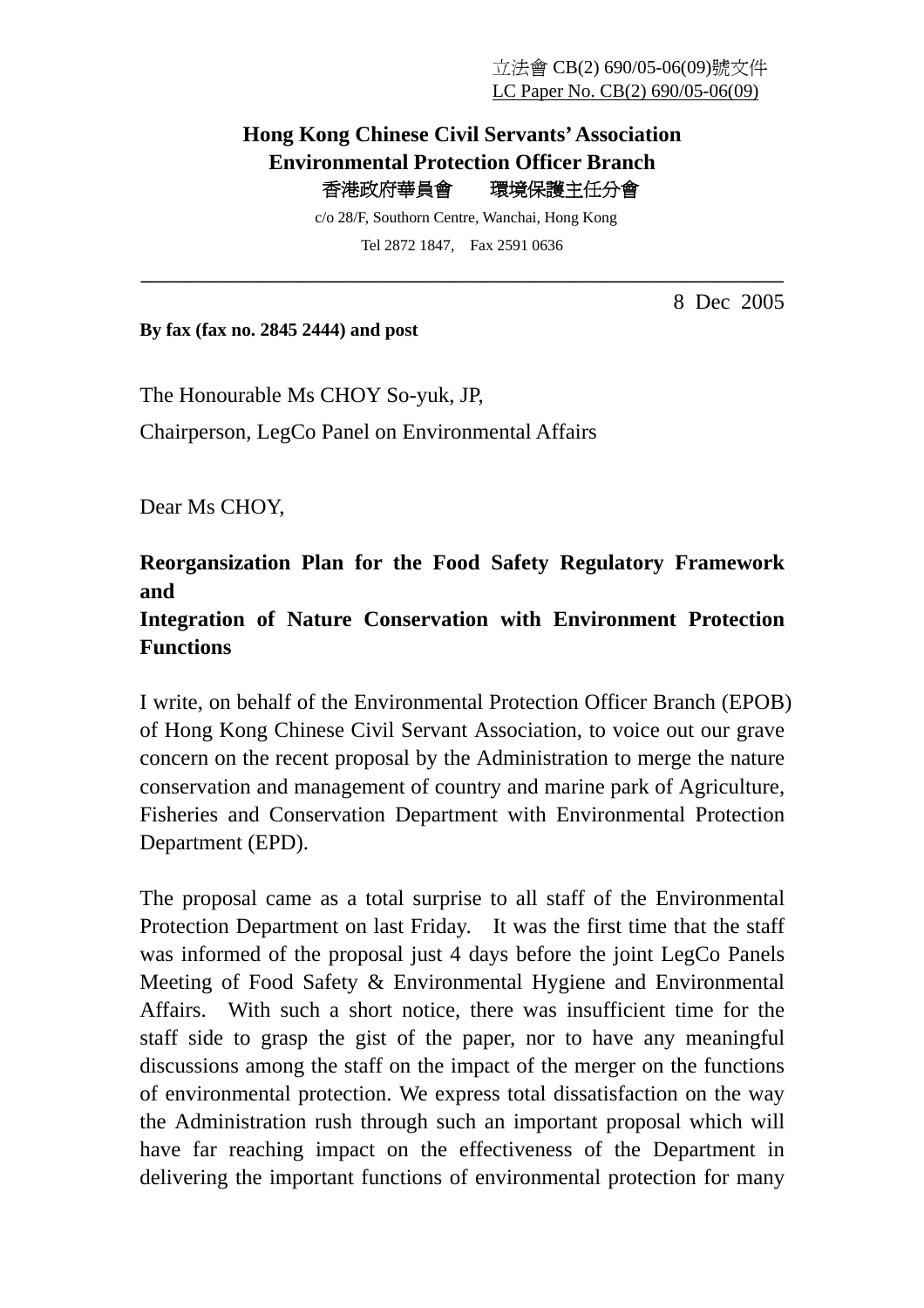years to come. It is important that the staff should be given the opportunity to express their views and comment on the proposal.

We, as the only staff union representing the environmental professionals of the department, do not see that merging the nature conservation and management function of country and marine park with the environmental protection function of this department is neither the best option nor a norm for advanced countries. Instead, management of national parks is usually an independent responsibility of the department of agriculture or forestry in many other countries. On the other hand, we are worried that such a merger would undermine the core functions of this department in protecting our still deteriorating environment.

While this department is still adjusting to the recent major merger with our environment bureau on 1 April this year, the new Environmental Protection Department formed since 1 April are faced with lots of environmental protection challenges ahead. Among these challenges, there are Construction Waste Charging Scheme, Municipal Solid Waste Charging Scheme, Product Responsibility Scheme, Landfill Extension Programme, Waste Reduction and Recycling Programme, Eco-park Project, Clinical Waste control legislation, Integrated Waste Treatment Facilities, Regional Air Quality Monitoring, Cross-Border environmental issues, Public Light Bus LPG Programme, Control Programme on Volatile Organic Compounds, reduction of air emissions from power plants ……… We wonder how this department or our Director cum Permanent Secretary (Environment) still has the extra capacity to manage the execution of another equally important function of the nature conservation and management of country and marine parks without undermining the core functions of environmental protection. We have the worry that the proposal would cause decisions on environmental policies and programme either to lose their momentum or be delivered in a hasty manner.

If the nature conservation and the management of country and marine parks are to be integrated into the Environmental Protection Department, the size of the department will almost be doubled overnight. The administrative, IT and human resources support of the department will be overly stretched to cater for such a rapid expansion resulting in